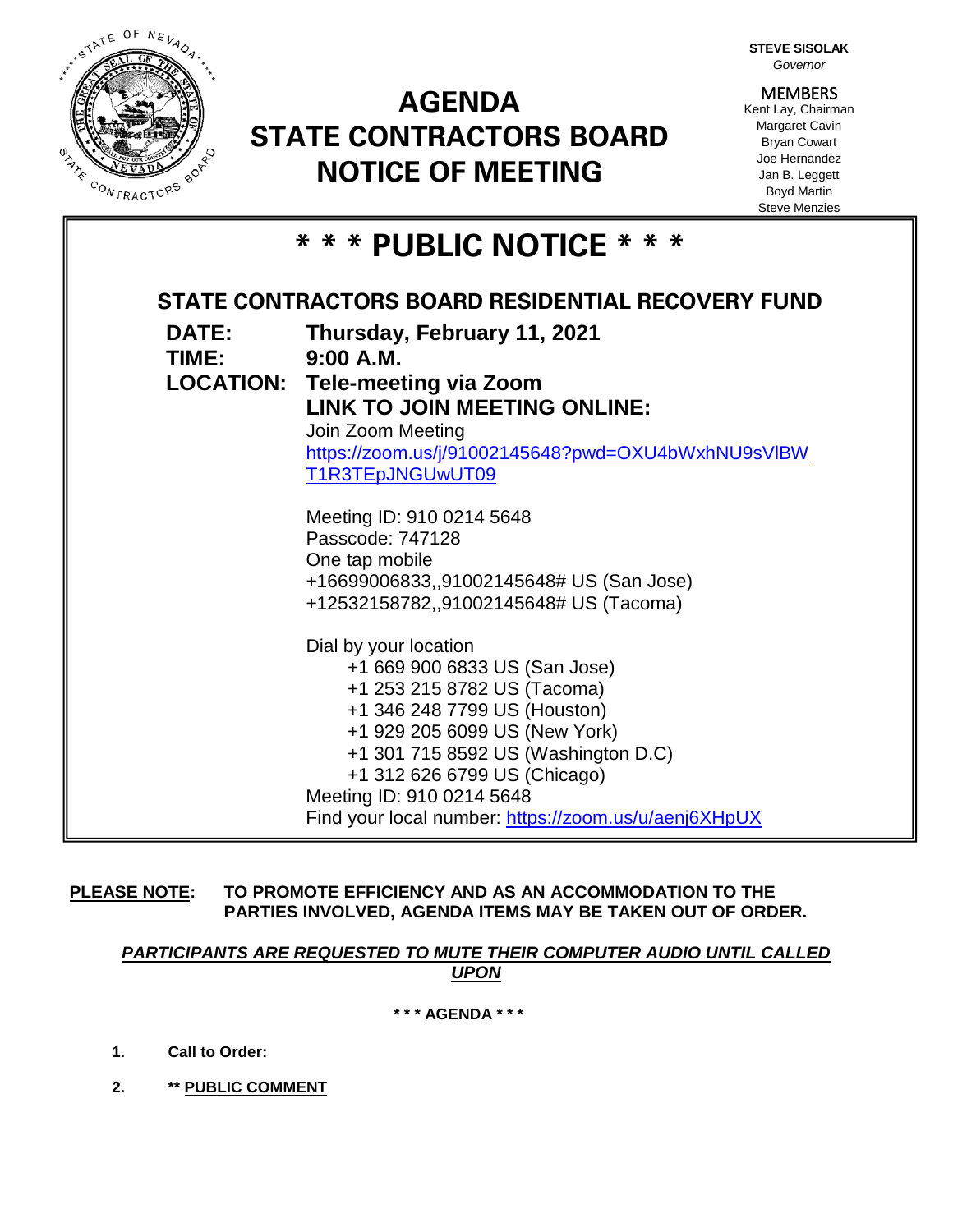## **3. RECOVERY FUND HEARING:**

**PETERSEN DEAN, INC.,** License No. 82933 James Patrick Petersen, President, Secretary, and Director Steven Ray Howard, Treasurer (Michael Horner, Homeowner) 30055401

#### **4. RECOVERY FUND HEARING: PETERSEN DEAN, INC.,** License No. 82933 James Patrick Petersen, President, Secretary, and Director Steven Ray Howard, Treasurer (Henrik Spang-Hanssen, Homeowner) 30055262

**5. RECOVERY FUND HEARING: PETERSEN DEAN, INC.,** License No. 82933 James Patrick Petersen, President, Secretary, and Director Steven Ray Howard, Treasurer (Philip Benolkin, Homeowner) 30055271

## **6. RECOVERY FUND HEARING: CR CONSTRUCTION LLC DBA C 1 CONSTRUCTION,** License No. 78295 Maria Del Carmen Arzate-Olivares, Manager (Richard Emanuele, Homeowner) 30055984

#### **7. RECOVERY FUND HEARING: AIR WORKS LLC DBA FT CONSTRUCTION**, License No. 75175 Frank Tam, Managing Member Sammy Tam, Managing Member and Qualified Individual (Robin Munier, Homeowner) 30055985

# **\*\* PUBLIC COMMENT**

**8.** Adjournment – For Possible Action

# **\*\* PUBLIC COMMENT**

Comments from the public are accepted at this time on topics not specifically addressed elsewhere on the agenda. The public may comment by using the Chat function in Zoom, or by an audible or visual raise of hand, before speaking during the Public Comment section. The board is precluded from discussing or acting on items raised by Public Comment that are not already on the agenda. **Public Comment will be limited to 3 minutes per person at the discretion of the Chairman.**

# **PLEASE NOTE:**

- 1) With regard to any board meeting, it is possible that an amended notice will be published adding new items to the original agenda.
- 2) Members of the public who are disabled and require special accommodations or assistance at the meeting are requested to notify the board office in writing at 5390 Kietzke Lane, Suite 102, Reno, NV 89511 or by calling 775-688-1141 prior to the date of the meeting.